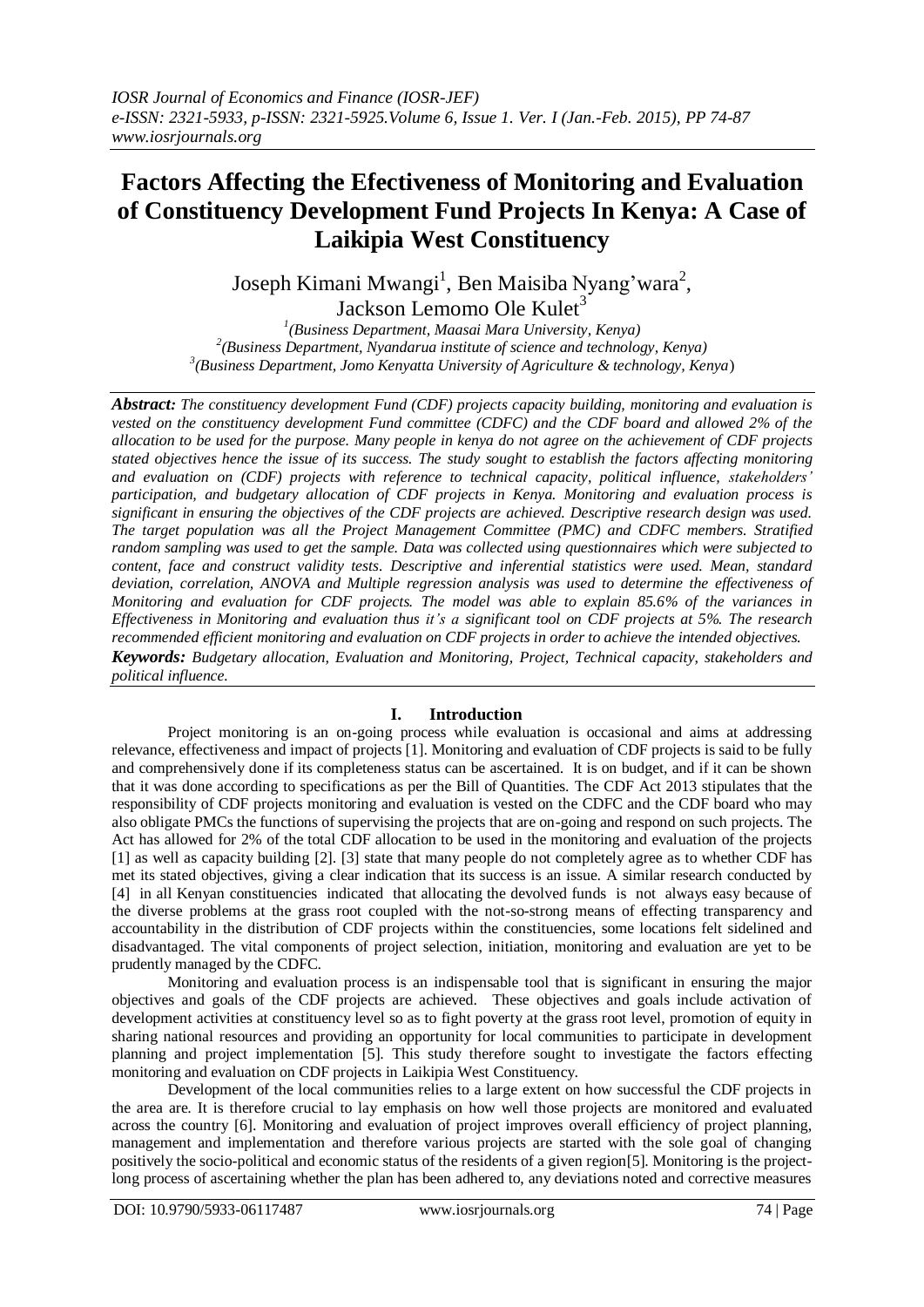undertaken in a timely manner. The project information is obtained in an orderly and sequential manner as the project is on-going[7] .

[8] explains that the reason why CDF projects are monitored is to make them more efficient and effective in meeting the needs of the constituents. [6] explain that monitoring is done in accordance to the prior set targets and all its activities are as predetermined during the planning phase. These activities ensure that everything is on track and can let the project managers detect early enough when deviations occur. If monitoring is conducted as expected, it is a very important management tool that acts as a basis for project evaluation since through it the concerned parties establish the sufficiency and adequacy of the available resources and whether they are optimally used and in the case of human resources if they are competently constituted so as to do what was planned [8]. Basically, project monitoring involves a careful and ongoing assessment of how the project is being implemented against initially set plans, activities, and other deliverables [9]. The process enables the CDFC and PMCs get a response on how the project is going on and makes them able to detect early enough any anomaly that can hinder the realization of project objectives so that they adopt corrective measures and realign the project to the [8].

Monitoring involves observing a project frequently, regularly and collecting project information on a timely basis and sharing it with project stakeholders in the project under focus according to[10] Monitoring is assessing a project from initiation to its implementation geared to specific aims against agreed upon limits, specifications and requirements [11]. Monitoring considers the costs incurred, duration spent in the project, scope of the project, and quality of outputs [5]. When it comes to CDF, it starts with analyzing who comprises the implementation team, how they were selected, whether the selection process followed the laid down and accepted criteria. Monitoring and evaluation activities enable the stakeholders determine whether the body undertaking project implementation have adequate legal and technical mandate to implement projects on their behalf[12]. If the body undertaking project implementation doesn't have legal and constitutional mandate as well as technical capacity, the outcome of their projects will not be acceptable, whether good[13]. [11] States that post completion assessment are done to correlate between plans and real impact of the project. [12] Asserts that evaluation looks at what the project managers planned, their accomplishments so far and how they achieved them. This can be done at the early stages of the project life or at the end of the implementation [13]. Evaluation is done to check whether the project is relevant, whether it is performing as expected and its impact on the users [14]. [7] concurs with [8] and states that efficiency indicates how the resources put into projects translate to deliverables. The resources are in terms of finances, human resources and physical. The concern of most projects is replicability or increasing the size and number of projects, it then becomes paramount to think of project efficiency and get it right [7] A project is effective if it precisely meets its intended purpose and its impact is measured by its ability to change the problematic situation in which the beneficiaries are in[15].[11] goes further to state that many organizations view monitoring and evaluation as just a regulation put by the government and not an operational aid. However, [16] state that the most essential use of the assessment results is to enable the investing entity gauge its performance in terms of CDF project impact on the intended beneficiaries.

Monitoring and evaluation sends signals to stakeholders when things are not happening as expected and when circumstances have differed so that the managers can re-strategize or take necessary corrective actions [9]. Project evaluation is very specific and rigorous and uses approaches [11]. The researcher agrees with [7] because monitoring and evaluation shows whether the strategy that was adopted was useful and enables project managers ask themselves if what they engage in is useful and relevant to what they desire before replicating the project elsewhere or deciding to get bigger.

# **1.2 Constituency Development Fund in Kenya**

Constituency development fund is a devolved fund which was established by the Kenyan government based on the belief that the local level government has a better understanding of community needs. It was initiated by the government in 2003 through CDF Act in the Kenya Gazette supplement number 107 (Act number 11) of January 2004 which had been enacted by parliament in 2003. The Fund was created with the objectives of activating development activities at constituency level so as to fight poverty at the grass root level through the implementation of community based projects that have a long term effect of improving the people's economic wellbeing, promote equity in sharing national resources and provide an opportunity for local communities to participate in development planning and project implementation.

CDF originated from the concept of rural development policy of 1965 which was born out of a conference that was organized by the ministry of economic planning and development that was looking at ways of enhancing rural development creating employment and promoting education. In fact, CDF is identical to the District focus for rural development [9]. It is a devolved fund aimed at achieving rapid socioeconomic growth and development at constituencies by financing community generated projects and promoting community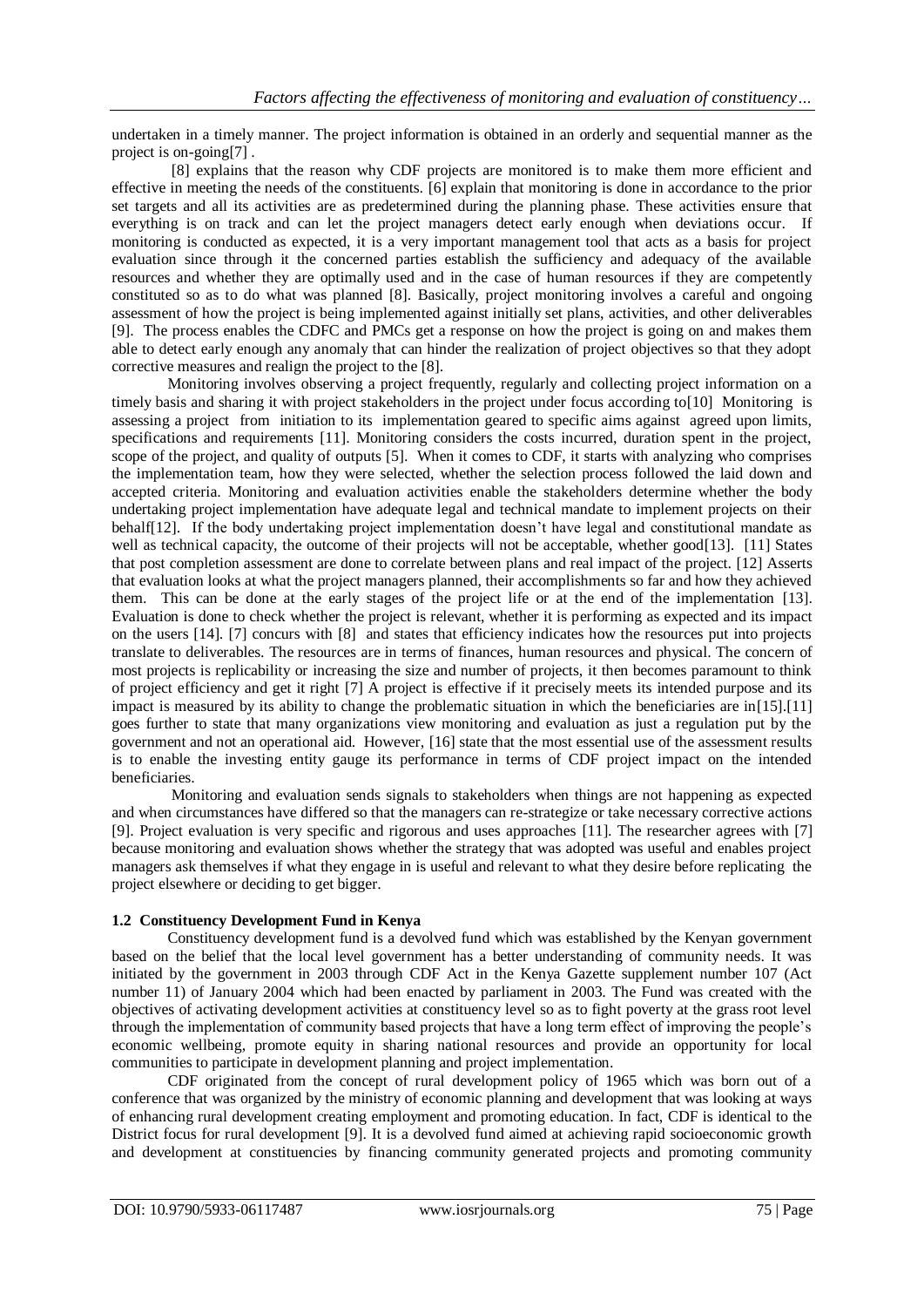participation [3].The Act amended 2013, requires that the constituents shall initiate ventures that will bring benefits to a large number of the inhabitants [8].

The [2] amended 2013stipulate the allocations to various activities such as: CDFC recurrent expenses take three percent, sports activities two percent ,Monitoring and Evaluation two percent, Environment Activities two percent, Education Bursary, Mocks and assessment schemes 15%, Administrative activities 3% and Emergency – 5% [2]. Other devolved funds in Kenya are; Road Maintenance Fuel Levy Fund (RMLF), Local Authority Transfer Fund (LATF), HIV/AIDS Fund, Rural Electrification Fund (REF), Free Primary Education (FPE), Tuition Free Secondary Education (TFSE), Secondary Schools Bursary Fund (SSBF), Economic Stimulus Programmes (ESP) among others.

The CDF Act 2013 stipulates that the responsibility of CDF projects monitoring and evaluation is vested on the CDFC and the CDF board who may also obligate PMCs the functions of supervising the projects that are on-going and respond on such projects. The Act has allowed for 2% of the total CDF allocation to be used in the monitoring and evaluation of the projects [1] as well as capacity building (CDF Act 2013 section 31(3)). [3] State that many people do not completely agree as to whether constituency development Fund has met its stated objectives, giving a clear indication its success is an issue of. A similar research conducted by [4] in all Kenyan constituencies indicated that allocating the devolved funds is not always easy because of the diverse problems at the grass root coupled with the not-so-strong means of effecting transparency and accountability in the distribution of CDF projects within the constituencies, some locations felt sidelined and disadvantaged. The vital components of project selection, initiation, monitoring and evaluation are yet to be prudently managed by the CDFC.

Monitoring and evaluation process is an indispensable tool that is significant in ensuring the major objectives and goals of the CDF projects are achieved. These objectives and goals include activation of development activities at constituency level so as to fight poverty at the grass root level, promotion of equity in sharing national resources and providing an opportunity for local communities to participate in development planning and project implementation [5]. This study therefore sought to investigate the factors affecting effective monitoring and evaluation of CDF projects.

# **Research Hypothesis**

The study was based on the following hypotheses;

### **Hypothesis 1**

 $H_0$ : Technical capacity has no significant effect on the effectiveness of Monitoring and evaluation of Constituency Development projects in Laikipia West Constituency.

### **Hypothesis 2:**

 $H_0$ : Political influence has no significant effect on the effectiveness of monitoring and evaluation of Constituency Development Projects in Laikipia West Constituency

# **Hypothesis 3:**

 $H_0$ **:** Stakeholder participation does not have a significant effect on the effectiveness of monitoring and Evaluation of Constituency development fund projects in Laikipia West Constituency.

# **Hypothesis 4:**

 $H_0$ . Budgetary allocation does not have a significant effect on the effectiveness of monitoring and evaluation of constituency development fund projects

# **II. Literature Review**

### **2.1 Theoretical review**

The study was based on two theories; the stakeholders' theory and the resource dependency theory.The CDF projects have many stakeholders whose interests they serve. This study therefore will borrow from the stakeholder theory. [17] explains that the stakeholder theory is more managerial since it guides managers on how to articulate the shared sense of the value they create, and what brings its core stakeholders together and explains the role of management in promoting stakeholder interests. However, [18] defines stakeholders as any group or individual which or who can affect or is affected by an organization including the community, the suppliers, the government, Community based organizations and vulnerable groups.

Freeman as quoted in [18] advocates that the stakeholder approach assists managers by highlighting how the organization fits into the larger environment, how its operations and procedures affect the stakeholders and cautions them against making major decisions without analyzing the impact such a decision will have on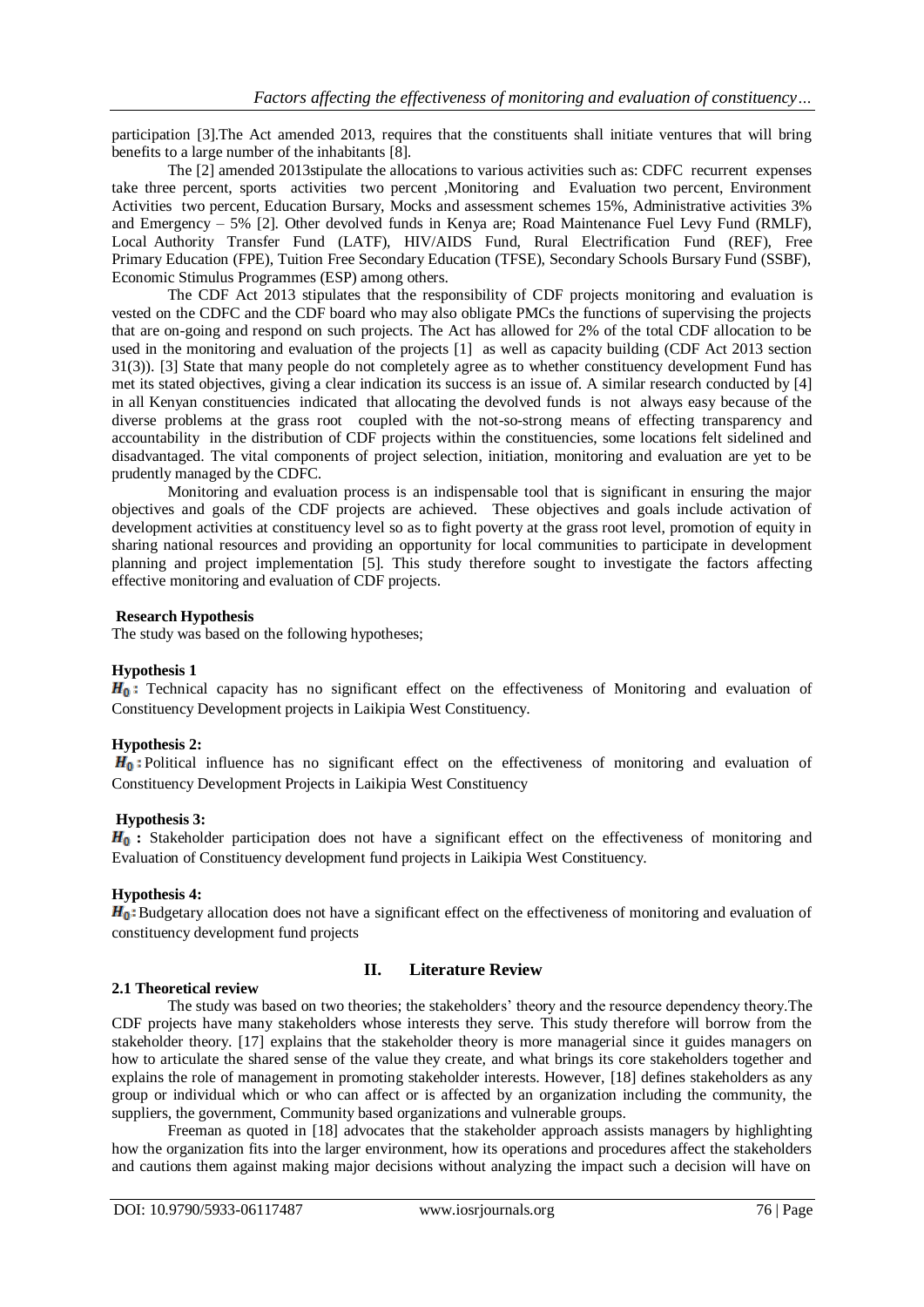each of the stakeholders. The objective of CDF project managers should therefore not be focused on just wealth or profit maximization for the stakeholders but also to enhance the normative or moral aspects of projects.

This study will also be pegged on the resource dependency theory which was postulated by [19].The theory postulates that organizations rely on resources which are obtained from their environment and that the survival of such organizations depends greatly on their ability to acquire and utilize the resources. [20] States that, the need for resources and an outlet for finished products and services, have forced organizations to depend on their environment. The environment in return has exerted influence on the entities that depend on it.

[21] further highlights that such entities cannot survive if they are not guaranteed the continuous supply of the critical resources which can be done by retaining multiple sources of supply, engaging in vertical integration with the suppliers, creating joint ventures, and horizontal integration with competitors. The CDF is therefore not an independent entity as it must depend to a large extent on the society from which it is operating and for which it serves. This argument is reinforced further by the institutional organizational theory which postulates that an organization can have all the resources in form of raw materials, labour and capital from the environment but if it is not accepted by the same society, it cannot succeed. Furthermore, according to the inputoutput model, an organization's survival depends not only on the availability of resources in the form of raw, materials, labour and capital equipment but also social legitimacy for it to thrive [17].

# **2.2. Empirical Review**

### **2.2.1 Technical capacity and Constituency Development Fund**

PMCs understanding of project life cycle plays a major role on how they handles CDF project they are executing [22]. They further state that Project life cycle has nine sequential stages which range from problem identification, conducting feasibility studies, formulating policies and authorization of project, designing the project and having it approved, project construction; commissioning of project; operation of a project; impact assessment; and post project evaluation [22]. This inadequacy in understanding limits the ability to extract and disseminate accurate and useful M & E information. The first step in planning for M & E is to determine the available M & E staff experience within the team, partner organizations, target communities and any other potential participants in the M  $\&$  E system with a view to identifying any gaps between the project M & E needs and available personnel, which will inform the need for capacity building so as to enhance their technical capacity to undertake the exercise [23].

Project Managers provide an important input to the process of monitoring and evaluation [23]. Previously, project managers concentrated on the project progress assessment aspects only but that has since changed and their attention has been directed at checking the impact the project has on the beneficiaries and other stakeholders and as a result, Project Managers are now expected to be very keen at the point where the project is being formulated and plans being laid down to ensure such project becomes relevant to the needs of the people [5]. The competence of the CDFC and PMC in undertaking, the importance of the input from all its team members has a significant bearing on the manner in which the findings are transmitted and understood [9].

The Project Human Resource should be given clear roles and designations depending on their level of expertise[5]. If their skills and expertise is inadequate, training for relevant skills should be organized especially for those projects where staff have to go out and do project activities on their own [23].The major focus of the organization should be on developing employee skills and abilities so that they can contribute to the organization effectively and enable them conduct an independent Monitoring and evaluation exercise [9].

Independence is achieved when it is carried out by entities and persons free of the control of those responsible for the design and implementation of the development intervention [1]. Methods appropriate to various user needs should be determined, the various contexts under which they are applied and stated issues of data clarified [20]. Even with growth of CDF, allocations to the kitty are greatly increasing but only 2% of the fund to each constituency is given to capacity building, monitoring and evaluation [1]. That leaves a question as to whether the allocation can meet the current capacity in terms of human resources and available [9].

### **2.2.2: Stakeholders involvement and Constituency Development Fund**

It is best to involve key stakeholders such as volunteers, community members, local authorities, partners and donors, as much as possible in the evaluation process since their participation helps to ensure different perspectives are considered so that the evaluation findings can be owned and act as a lesson [24]. Lack of stakeholders participation at the onset of project activities lead to unclear project activities and adoption of poor projects which fail to benefit the community as a whole. These projects often lack support from the key and primary stakeholders and beneficiaries. Stakeholder involvement makes everyone feel part and parcel of the project, they own the project and take all necessary steps to safeguard the required standards [22]. Engaging stakeholders in discussions about M  $\&$  E programs often empowers them and promotes meaningful participation by diverse stakeholder groups which avail to the M  $\&$  E team sufficient and relevant information useful for the exercise [25]. The stakeholder involvement must come in brought in at the onset of the M & E and should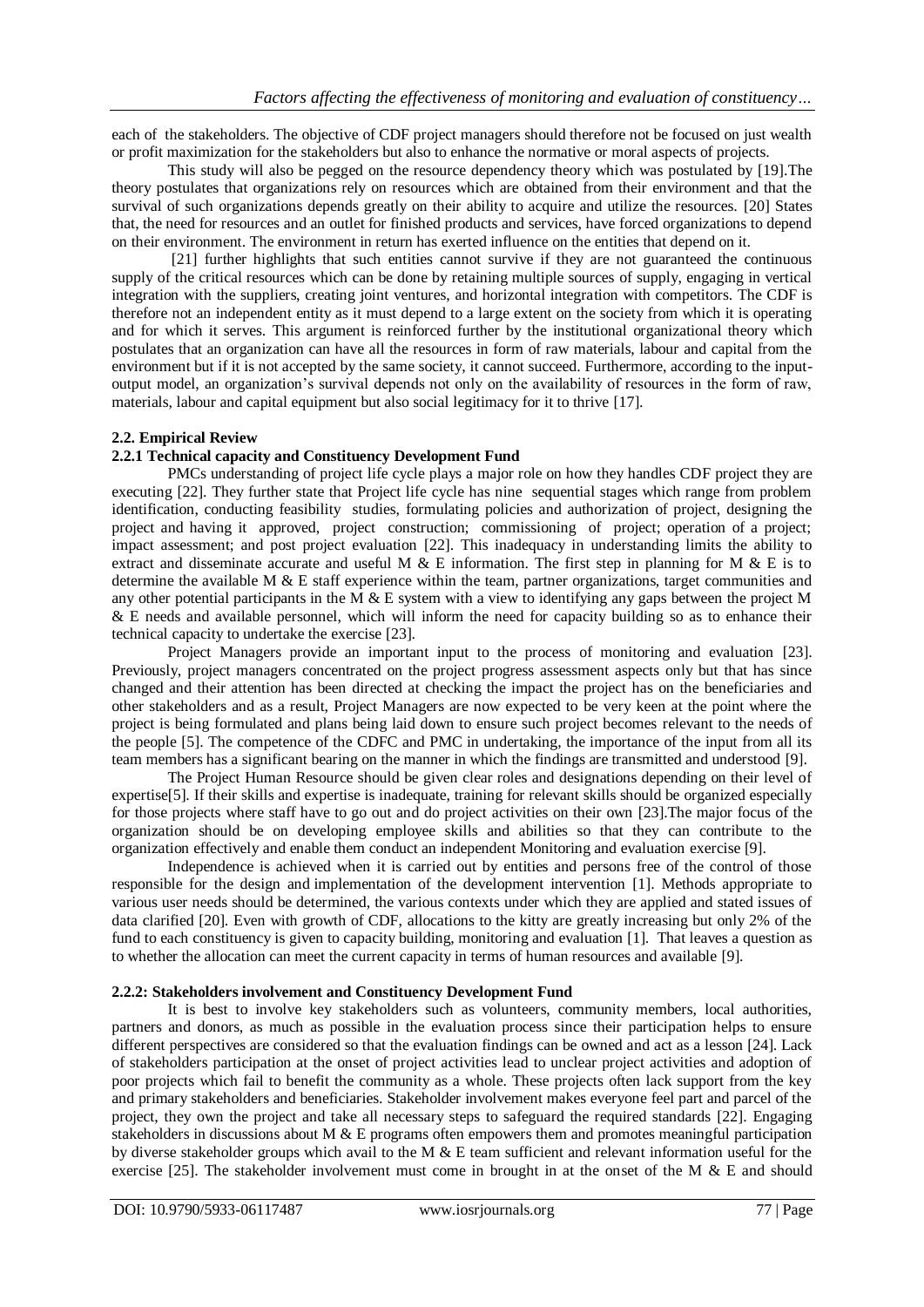incorporate key stakeholders and other parties interested in ensuring that the tool is effective [26].[25] also found that if the right people are involved in the entire process, the outcome will be greatly enhanced and the recommendations well perceived, corrective measures will be embraced and enforced in good time. Stakeholder participation should be taken seriously because it has a bearing on the effectiveness of the process [7]. Even if the Act enables beneficiaries to select projects which they prefer at the local levels, it is not easy to establish their capacity to identify what will be useful to them long into the future [8]. Stakeholder participation depends to a large extent on the flexibility of the Member of Parliament and the willingness to fully engage them in project identification. Some people will be invited and others will be left out in the CDF project identification. The projects selected by those close to the MP will be deemed to have been selected by all beneficiaries [27].

# **2.2.3 Politics and Constituency Development Fund**

Devolution of resource to the decentralized unit of management is seen as one of the positive move by the central authorities but there is a concern about the organizational and management structure of the CDF since politicians (MPs) control the project formulation and disbursement of the finance [1]. Politicians can dictate what is to be monitored and evaluated on a given project, what the stakeholders should or should not know and some areas will lack consideration for CDF projects [5]. CDF projects will then be based and ranked on political benefits rather than the wider benefits to society. The constituents will suffer thinking that those projects are a courtesy of the goodwill of the politicians. Those projects extending benefits to other geographical regions outside the host constituency will be rejected and this coupled with the weak institutional framework makes them not to support monitoring and evaluation [8] .

CDF is literally under the manipulation of MPs who select projects and even approve them in parliament in total disregard of the principle of checks and balances. MPs approve annual budgetary estimates themselves, spend part of it and question how it is spent through the PAC and [1]. As long as MPs have a major role in CDF projects, they will always be skewed in making choices that promote their political survival [8]. The local people will be unaware of the embezzlement of funds and even if they were aware, they cannot question or even know how to channel the complaint. The members of Parliament are mandated to be part of the making structure, management and oversight of CDF venerable to political manipulation.

# **2.2.4 Budgetary allocation on the Constituency Development Fund**

The funds devolved through Constituency development Fund are not adequate to cater for all community [1]. The process of Monitoring and evaluation should be allocated more than just 2% as outlined in the [2].[29], recommended for an allocation of between 5% -10 % for monitoring and evaluation and that amounts for capacity building should be distinguished from that for monitoring and evaluation. The CDF Act allows for a 5% allocation for emergencies like drought and famine which rarely occur in some places yet monitoring and evaluation is a crucial project function that should take place frequently as long as CDF projects exist [29].

### **2.3 Knowledge gap**

CDF projects should be of grass root origin and must be prioritized according to the most pressing needs of the community. Being able to ascertain the benefit that the community gets from the projects has not been easy and this can be as a result of various challenges which the monitoring and evaluation teams face. Many Studies conducted on the issue of CDF focus on community participation in project initiation and implementation and none has focused on the challenges that are faced when conducting monitoring and evaluation that can influence the effectiveness of the exercise. This study focused on the factors that affect ongoing and terminal assessment of CDF projects aiming to fill the knowledge gap.

# **III. Methodology**

Descriptive research design was used in this study because of the need for sufficient and precise data relevant to meet the specific objectives of the study by guarding against bias and ensure maximum reliability as[30] recommends. Population was drawn from CDF sponsored projects in Laikipia West constituency in Kenya .The categories of projects was sampled based on project's budgetary allocation and schedule. The researcher administered questionnaire personally so as to increase the interaction with the respondents and therefore the response rate.

[31] defines population as the total number of units from which data can be collected such as individuals, air facts, events or organizations. The target population consisted of the 10 members of the Monitoring and Evaluating Committee and 135 Project Management Committees in Laikipia West Constituency.

A stratified random sample of the members of the CDFC and PMC was obtained which according to [30], fulfilled the requirement of efficiency, representativeness, and reliability. The CDFC population of 10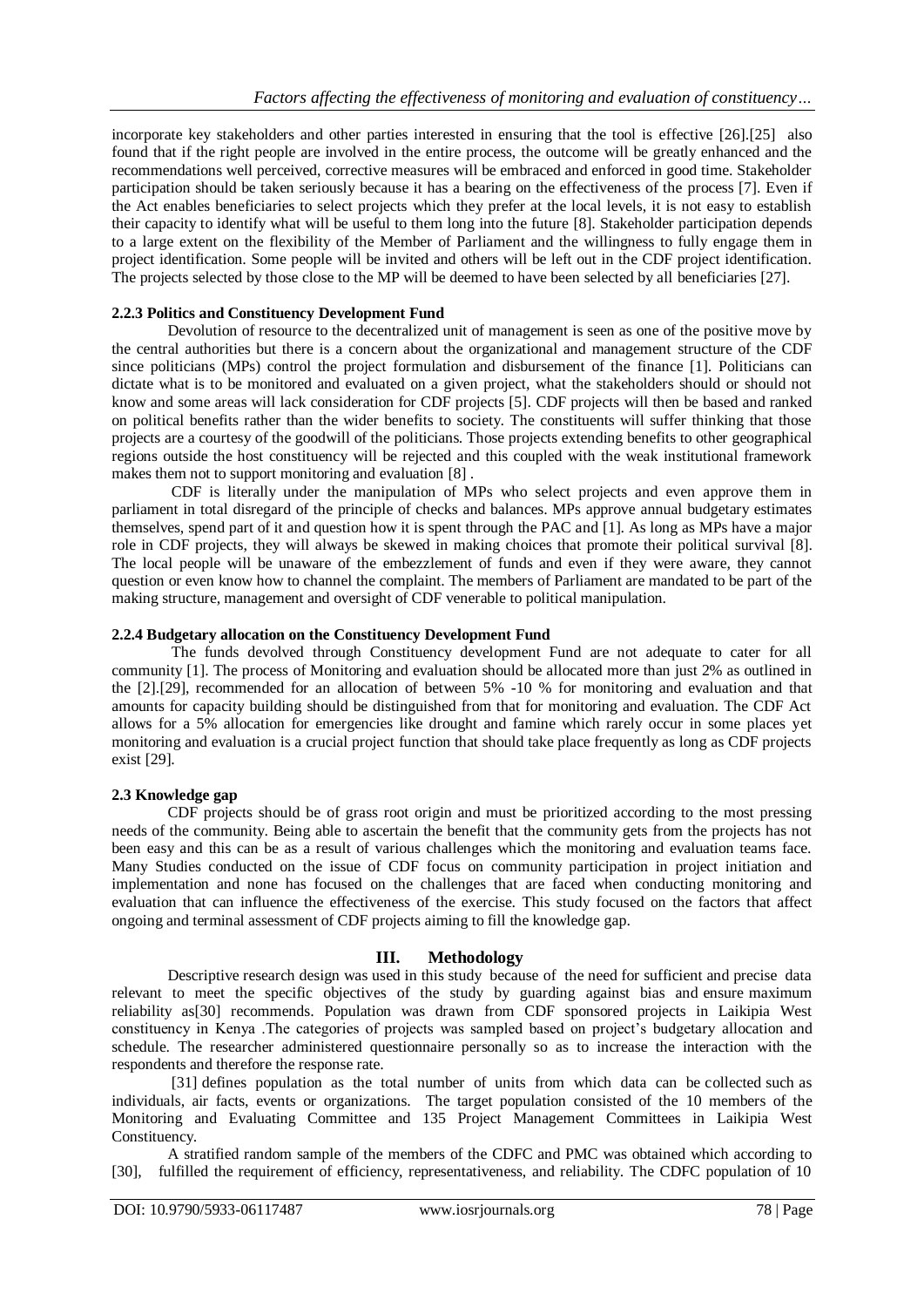was subjected to a sampling using [32] giving a sample of 10 and the 135 PMC secretaries were equally sampled using [32] formula and the sample was 99 respondents. The Researcher used [32] formula to arrive at a sample size of 109 respondents.

Yamane (1967) sample size determination formula;  $n=\frac{z^2 pqN}{z^2 n qN + N\epsilon^2}$  equation (1)

Where; n= sample size  $N=$  Total population size with the Confidence level for this study was 95% and therefore  $\alpha = 0.05$  and  $Z = 1.96$  from the normal distribution tables. The Precision or error level = 0.5% and therefore,  $\mathbf{e} = 0.005$ . The estimated population proportion was 50%. Therefore,  $\rho$ =0.5 and q = 0.5.

### **3.1 Reliability of research instrument.**

[33] stated that a research instrument is reliable if it gives similar results after several tests. Piloting was done by administering questionnaires to 10 respondents in the neighboring Olkalou Constituency. The Cronbach alpha coefficients were obtained from the SPSS to determine the internal consistency of the questionnaire in measuring the technical competency, political influence, stakeholder participation and budgetary location to monitoring and evaluation of CDF projects.

### **3.2 Validity of the Research instrument**

[34] states that a research instrument has validity if it measures what it purports to measure. The research instrument was subjected to content, face and construct validity test. Face validity was done by asking the respondents about their view on the research instrument so that it can be refined and corrected before the actual presentation in the field. The content validity was computed using the content validity ratio which is the extent which test scores are ascertained as claimed.

### **3.3 Data analysis**

The relationship between variables was established through correlation analysis. The regression analysis and ANOVA test the effect of the variables on the effectiveness of M & E programs. The dependent variable was monitoring and Evaluation Effectiveness (Y), the four variables were Technical Capacity (TC), Politics (P), Stakeholder Participation (SP) and Budgetary Allocation (BA). The relationship between the dependent and independent variables were modeled to;

 $Y = \beta_0 + \beta_1 T C + \beta_2 P + \beta_3 SP + \beta_4 BA + \epsilon$  equation (2)

Descriptive analysis was done by the use of frequency distributions and means as measured by percentages

### **4.1 Response rate**

### **IV. Results And Discussions**

The researcher targeted 109 respondents and issued that number of questionnaires out of which 67 were adequately filled and returned. The response rate was therefore 61% and it formed the majority of the target sample. [35] states that a response rate of 60% or more is an adequate representation of the sample and the findings will be a reflection of the population in depth and breadth.

### **4.2 Data analysis**

# **4.2.1 Extent to which level of training affected Monitoring and Evaluation of CDF projects**

The study investigated the extent to which the level of training of the Monitoring and evaluation team affected the M & E of CDF projects and the findings were as summarized in table 4.1.

| <b>Table 4.1.</b> Effect of level of training on M & E |           |            |  |  |
|--------------------------------------------------------|-----------|------------|--|--|
| Category                                               | Frequency | Percentage |  |  |
| 5. To a very large extent                              | 20        | 30         |  |  |
| 4. To a large extent                                   | 12        | 18         |  |  |
| 3. Little extent                                       | 28        | 41         |  |  |
| 2. Very little extent                                  |           |            |  |  |
| 1. Not at all                                          |           | 6          |  |  |
| Mean                                                   | 3.61      |            |  |  |
| Standard deviation                                     | 1.14      |            |  |  |

| Table 4.1: Effect of level of training on M & E |  |
|-------------------------------------------------|--|
|-------------------------------------------------|--|

#### **Source: (Author, 2014).**

The researcher found out that according to the respondents had a mean of 3.61 and standard deviation of 1.14 which implied that the level of training had an effect on M  $\&$  E to a large extent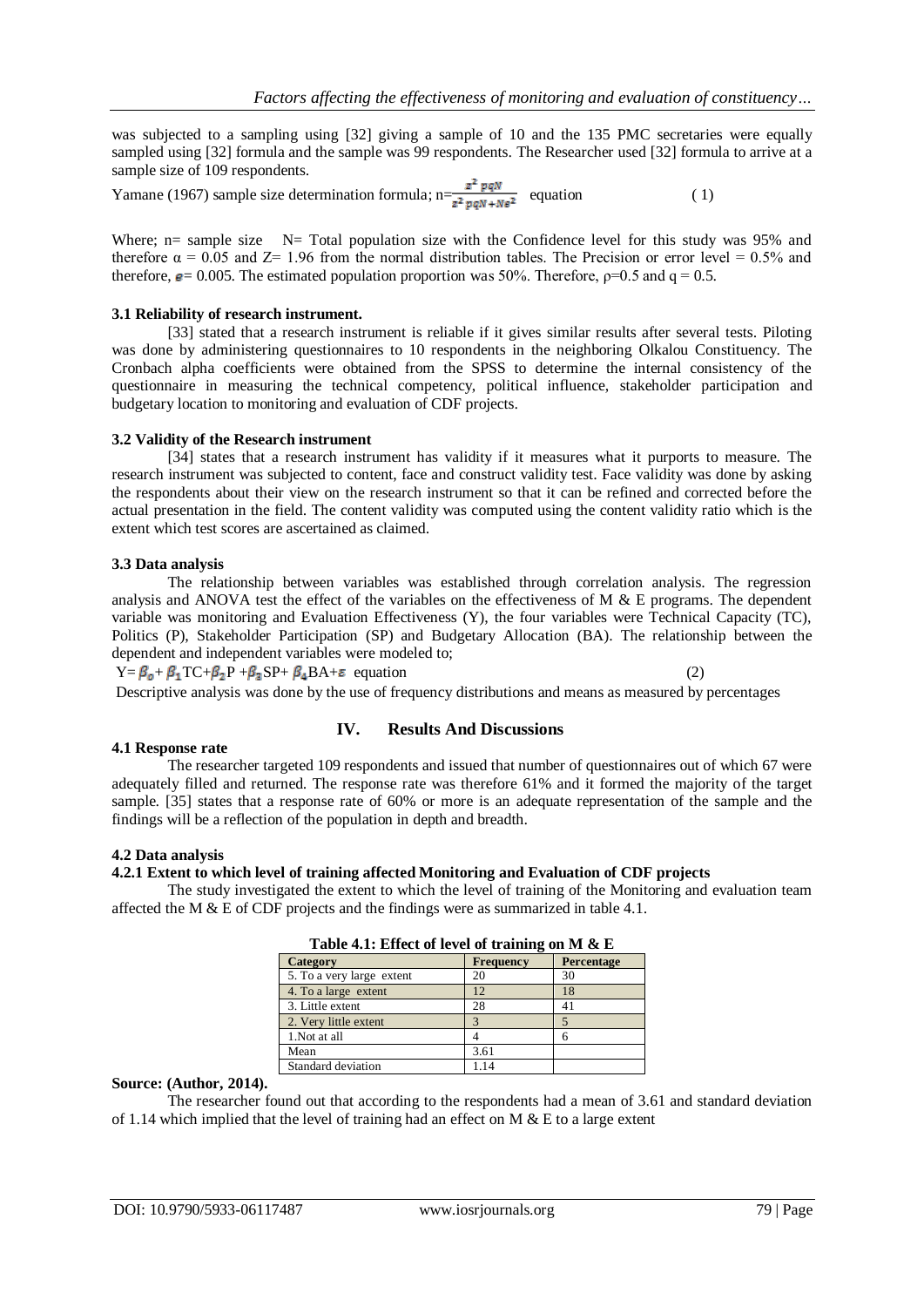# **4.2.2 Highest level of training in Monitoring and evaluation of projects**

In view of the findings on the effect of training on the monitoring and evaluation, the researcher further investigated the level of training in monitoring and evaluation that the respondents had. The findings were as shown in table 4.2.

| <b>Category</b> |                           | <b>Frequency</b> | Percentage |
|-----------------|---------------------------|------------------|------------|
|                 | Certificate               |                  | 32         |
| 2.              | Diploma                   | 37               | 55         |
|                 | Degree                    | h                | o          |
| 4.              | <b>Masters</b>            |                  |            |
|                 | PhD                       |                  |            |
| 6.              | No training               |                  |            |
| Mean            |                           | 1.87             |            |
|                 | <b>Standard deviation</b> | 0.740            |            |

|  | Table 4.2: Level of training in monitoring and evaluation |  |
|--|-----------------------------------------------------------|--|
|  |                                                           |  |

### **Source: (Author, 2014).**

The study revealed that all the respondents had undergone some training in monitoring and evaluation with a mean of 1.87 and a standard deviation of 0.740.This implied that the respondents could participate meaningfully in monitoring and evaluation.

# **4.2.3 Involvement of Technical persons in monitoring and evaluation**

The researcher sought to establish how often the technical persons like engineers, surveyors, accountants and health personnel were engaged in monitoring and evaluation. The findings were as shown in figure 4.1



**Figure 4.1: Involvement of technical persons**

### **Source: (Author, 2014).**

The study found out that the respondents involvement of technical persons had a mean of 3.31 and standard deviation of 0.791 implying that they occasionally involved technical persons in the monitoring and evaluation of CDF projects.

### **4.2.4 Monitoring and Evaluation team equipped with necessary facilities**

The researcher investigated whether the monitoring and evaluation team was equipped with the necessary facilities and equipment to enable them does their work as expected. The findings were as shown on figure 4.2



**Figure 4.2: Availability of necessary facilities and equipment**

### **Source: (Author, 2014).**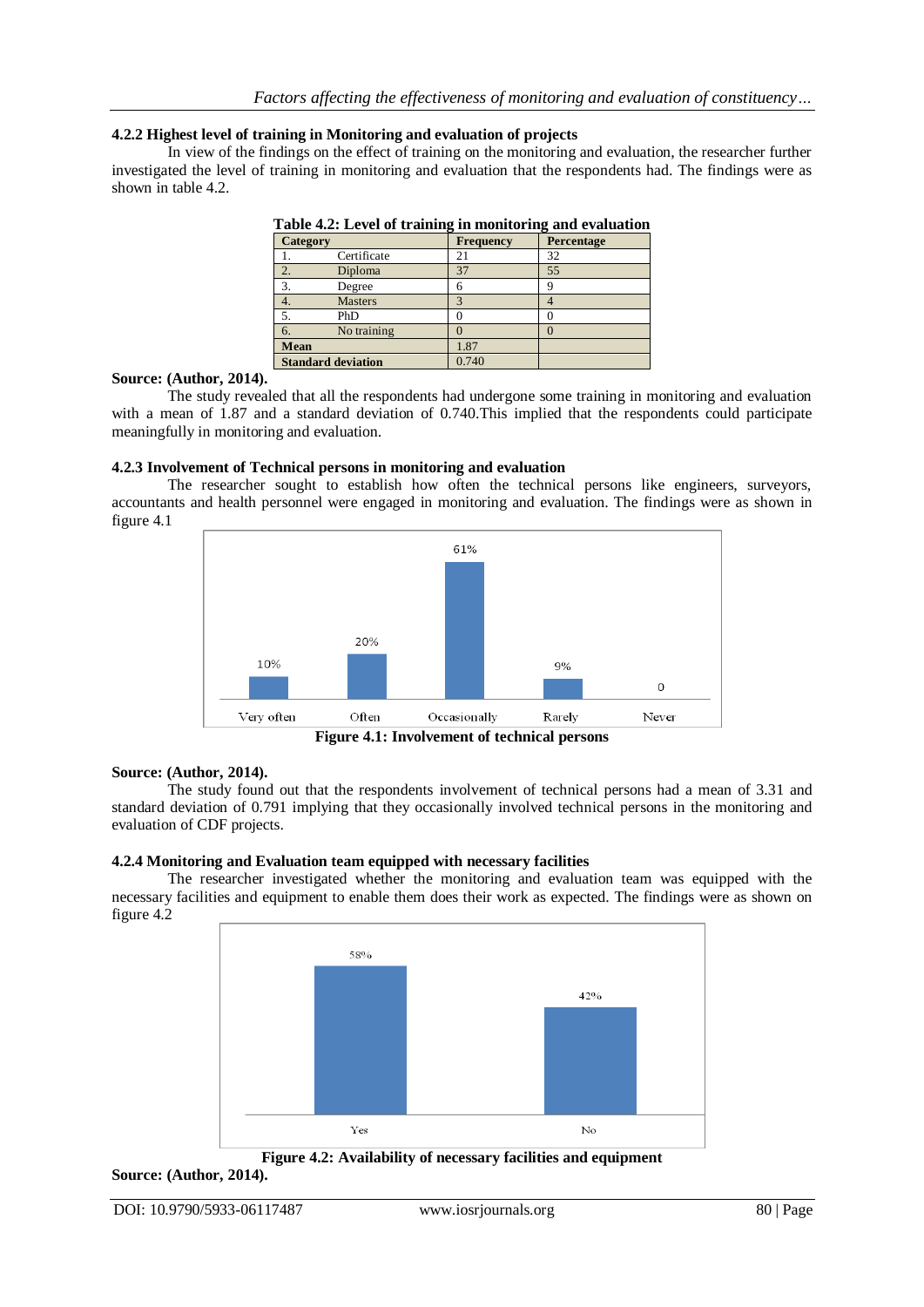The majority of the respondents 58% said the monitoring and evaluation team was well equipped with the necessary facilities and equipment that enabled them do the monitoring and evaluation of CDF projects in Laikipia West Constituency but 42% thought the team was not well equipped.

### **4.2.5 Extent the availability of facilities affected monitoring and evaluation**

The researcher also investigated the extent to which the availability of facilities and equipment affected the Monitoring and evaluation process and the results that were given by the respondents were as highlighted in table 4.3.

| Category                  | Frequency | <b>Percentage</b> |
|---------------------------|-----------|-------------------|
| 5. To a very large extent | 20        | 30                |
| 4. To a large extent      | 12        | 17                |
| 3. Little extent          | 28        | 42                |
| 2. Very little extent     |           |                   |
| 1. Not at all             |           |                   |
| mean                      | 3.61      |                   |
| <b>Standard deviation</b> | 1.14      |                   |

|  |  | Table 4.3 Extent the availability of facilities affected the M $\&$ E process |  |  |  |  |
|--|--|-------------------------------------------------------------------------------|--|--|--|--|
|--|--|-------------------------------------------------------------------------------|--|--|--|--|

### **Source: (Author, 2014).**

On the issue of the extent to which the availability of facilities and equipment affected the Monitoring and evaluation programs of the CDF projects, in Laikipia West constituency, the study found a mean of 3.61 and standard deviation of 1.14 which implied that the facilities and equipments were available to a large extent to most of the respondents.

# **4.2.6 Extent political influence the selection of the CDFC**

The role of the politics was another aspect that the researcher investigated by finding the extent of political influence in the selection of the CDFC and the findings were as shown in figure 4.3.



**Figure 4.3 Extent of political influence in the selection of the CDFC**

### **Source: (Author, 2014).**

The study found out that political influence in the selection of the CDFC was to a large extent with a mean of 4.18 and standard deviation of 0.892 hence selection of most of the CDFC were influences by politics.

### **4.2.7 Extent of political influence in the selection of the PMC**

Investigation on the extent to which politics influenced the selection of the project management committee members was obtained in table 4.4

| <b>Frequency</b> | Percentage |
|------------------|------------|
| 26               | 39         |
| 35               | 52         |
|                  |            |
|                  |            |
|                  |            |
| 4.24             |            |
| 0.768            |            |
|                  |            |

### **Table 4.4: Extent of political influence in the selection of PMC**

# **Source: (Author, 2014).**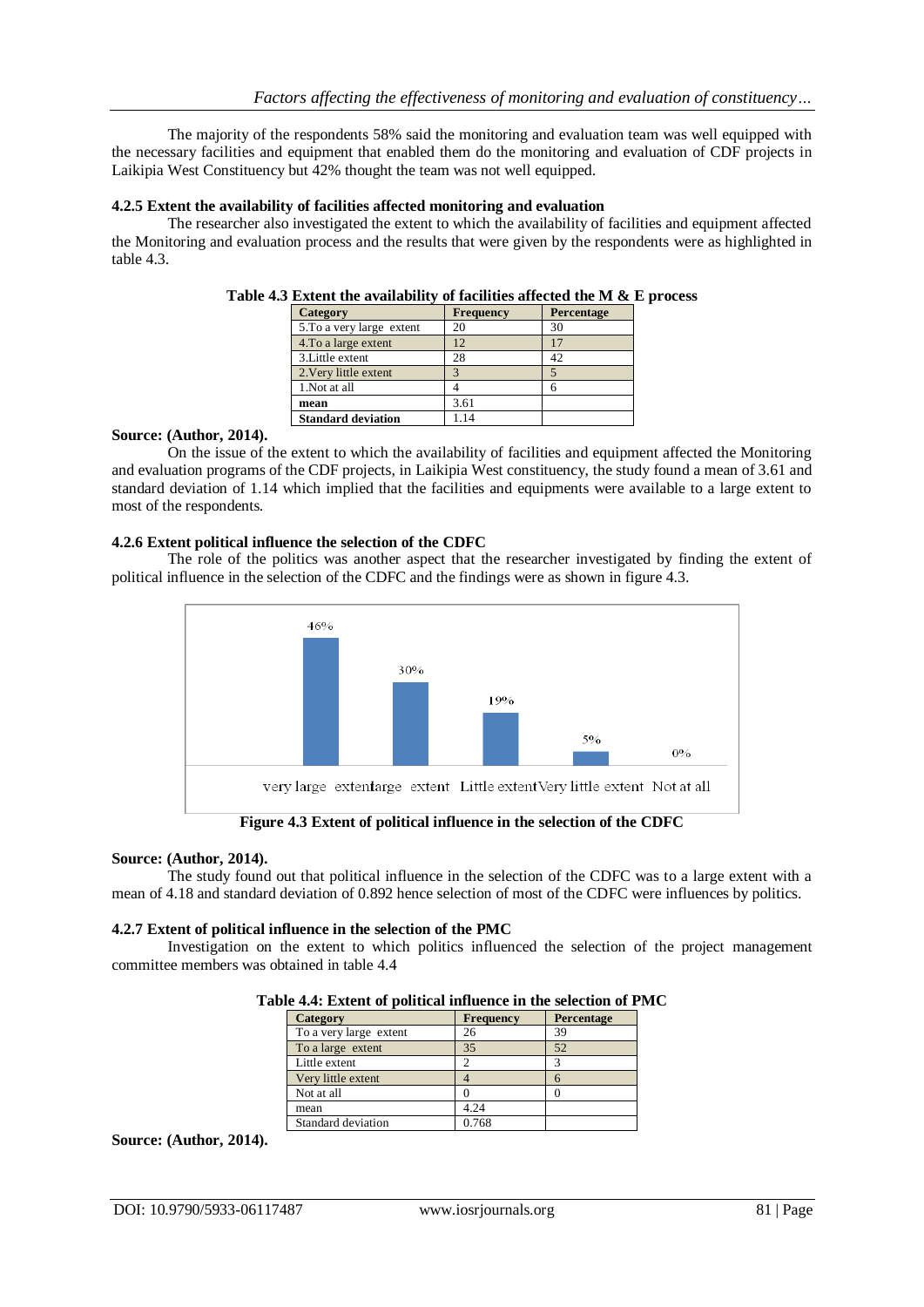The project Management Committee members are the persons in charge of the CDF projects in their areas and therefore their selection is of importance. The study found out the selection of PMC members was influenced by politics to a large extent with a mean of 4.24 and standard deviation of 0.768.

### **4.2.8 Community project identification and selection**

The study established the manner in which the CDF projects were selected and obtained the information shown in table 4.5

| Category                          | <b>Frequency</b> | <b>Percentage</b> |
|-----------------------------------|------------------|-------------------|
| Through public barazas            | 35               | 52                |
| Through community representatives | 30               | 45                |
| By the Member of Parliament       |                  |                   |

# **Table 4.5 Manner of project identification and selection**

### **Source: (Author, 2014).**

The majority of the CDF projects at 52% were identified and selected through public barazas, 45% through community representatives while only 3% said it was done by Member of Parliament.

### **4.2.8 Extent stakeholders are involved in assessing the CDF projects**

The CDF projects have several stakeholders and the extent to which they were involved in the assessment of such projects had a mean of 3.66 and standard deviation of 0.894 according to the findings. This implied that the stakeholders were involved in assessing the CDF projects to a larger extent as in table 4.6

| <b>Category</b>        | <b>Frequency</b> | Percentage |
|------------------------|------------------|------------|
| To a very large extent | 13               | 19         |
| To a large extent      | 25               | 37         |
| Moderate extent        | 22               | 33         |
| Very little extent     |                  |            |
| Not at all             |                  |            |
| Mean                   | 3.66             |            |
| Standard deviation     | 0.894            |            |

### **Table 4.6 Extent of stakeholder involvement in CDF project assessment**

#### **Source: (Author, 2014).**

### **4.2.9 stakeholder group representation in the Monitoring and Evaluation team**

The study sought to establish the stakeholder group representation in the Monitoring and evaluation team and the findings were as shown in table 4.7.

| <b>Stakeholder group</b> | Frequency | Percentage |
|--------------------------|-----------|------------|
| <b>CDFC</b>              |           | 10         |
| The community            | 43        | 64         |
| Religious Organization   |           |            |
| Education                |           | 16         |
| Health                   |           |            |
| Roads                    |           |            |
| Energy                   |           |            |
| Agriculture              |           |            |
| Sports and culture       |           |            |

### **Table 4.7 Stakeholder group representation in the M & E team**

### **Source: (Author, 2014).**

The community was the most represented stakeholder group in the study through the PMCs who directly represented the community while the CDFC comprised 10, those from the Ministry of Roads were 3% and from Sports and Culture were 6%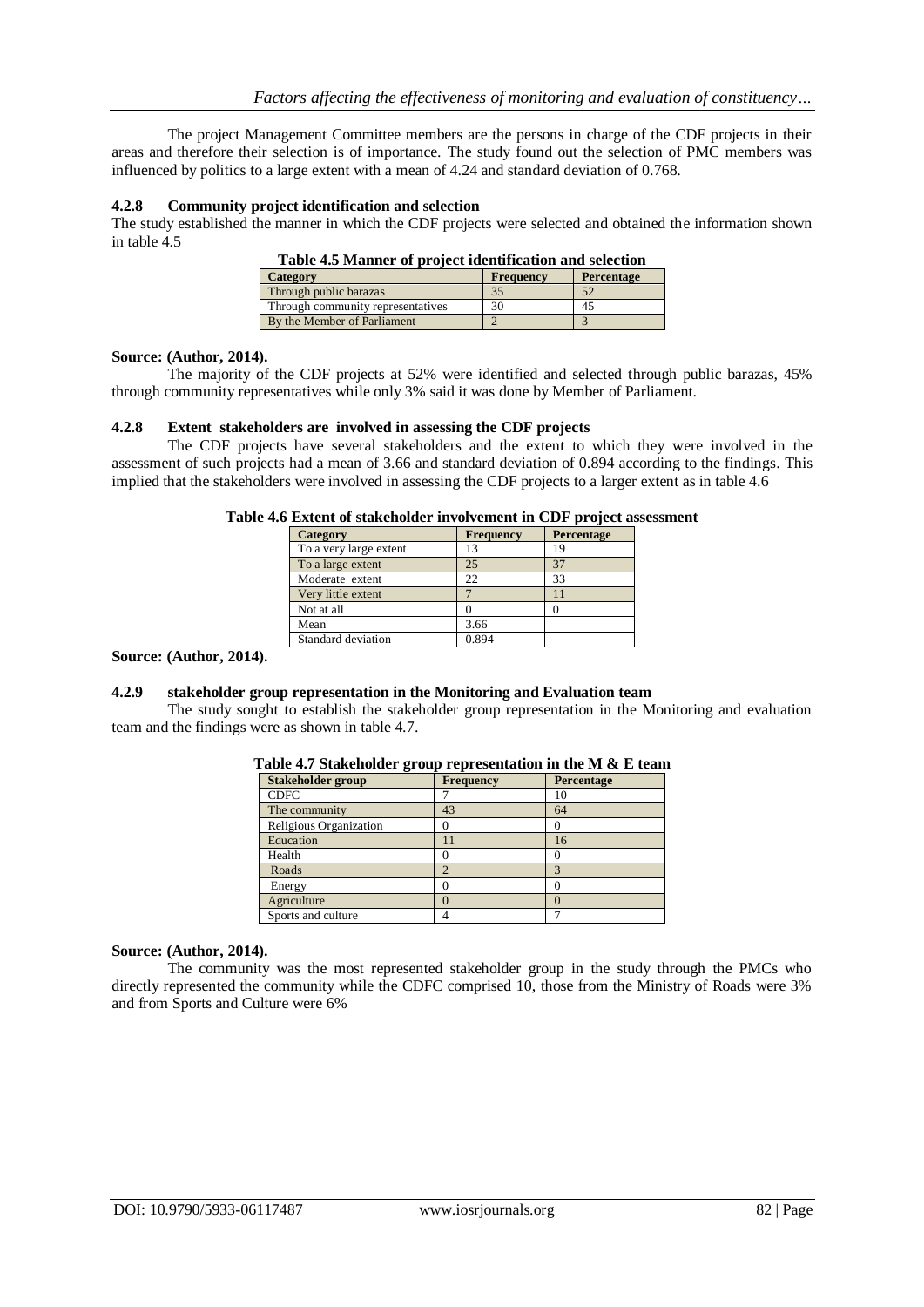



# **Source: (Author, 2014).**

The researcher found out that the budgetary allocation to the monitoring and evaluation programs affected the monitoring and evaluation process moderately with a mean of 3.42 and standard deviation of 1.27

# **4.2.11 Determining the completeness status of a CDF project**

The study established the extent to which the monitoring and evaluation team was capable of determining the completeness status of a CDF project and the information obtained yielded the results in table 4.8

| Table 7.0. Ability to acternance the completeness status |                  |            |  |
|----------------------------------------------------------|------------------|------------|--|
| <b>Category</b>                                          | <b>Frequency</b> | Percentage |  |
| To a very large extent                                   | 35               | 52         |  |
| To a large extent                                        | 21               | 32         |  |
| Little extent                                            |                  | 10         |  |
| Very little extent                                       |                  | 6          |  |
| Not at all                                               |                  |            |  |
| Mean                                                     | 4.30             |            |  |
| Standard deviation                                       | 0.874            |            |  |

**Table 4.8: Ability to determine the completeness status**

# **Source: (Author, 2014).**

The study revealed that majority of the respondents said the monitoring and evaluation team was able to ascertain the completeness status of a CDF project to a large extent with a mean of 4.3 and standard deviation of 0.874.

# **4.2.12 Capacity to determine the budgetary compliance of a CDF project**

The researcher sought to determine whether the monitoring and evaluation team was capable of determining the budgetary compliance of the CDF projects and obtained the information in figure 4.6



**Figure 4.6 Capacity to determine the budgetary compliance of a CDF project Source: (Author, 2014).**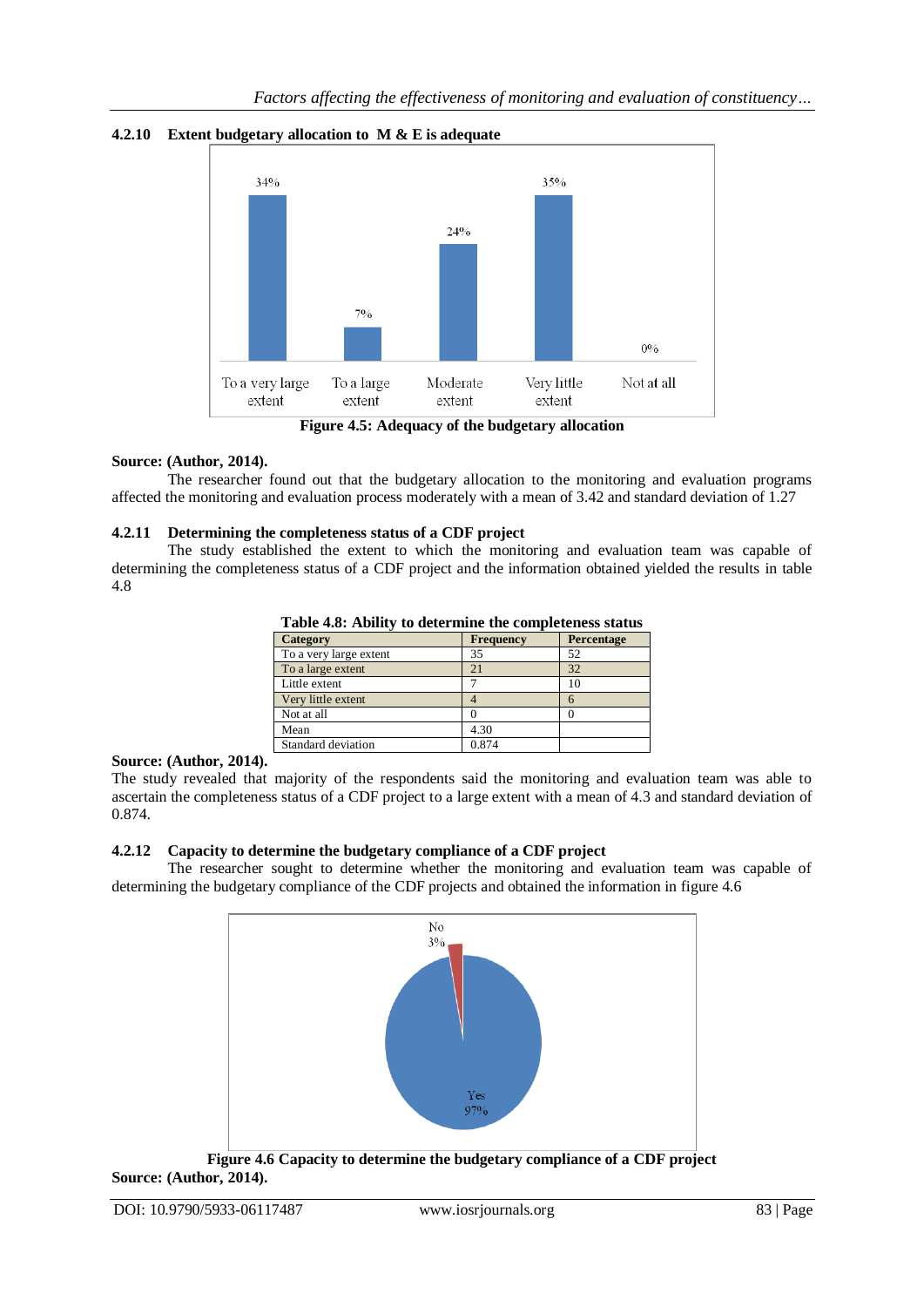The findings on the ability to determine the budgetary compliance by the Monitoring and Evaluation team were that 97% of the respondents said the team had the capacity with only 3% who said the team had no capacity to determine whether or not the CDF projects were on budget.

### **4.2.13 Extent the M & E team was able to determine budget compliance**

The researcher further investigated the extent to which the M  $\&$  E team was capable of determining whether or not the CDF projects were as per the budget. The findings wee as shown in table 4.9

| Category               | <b>Frequency</b> | Percentage |  |
|------------------------|------------------|------------|--|
| To a very large extent | 34               | 51         |  |
| To a large extent      | 29               | 43         |  |
| Moderate extent        |                  | h          |  |
| Very little extent     |                  |            |  |
| Not at all             |                  |            |  |
| Mean                   | 4.45             |            |  |
| Standard deviation     | 0.589            |            |  |

| Table 4.9: Ability to determine budget compliance |  |  |  |  |  |
|---------------------------------------------------|--|--|--|--|--|
|---------------------------------------------------|--|--|--|--|--|

### **Source: (Author, 2014).**

The majority of the respondents agreed that the monitoring and evaluation team was able to determine the budgetary compliance of the CDF projects to a very large extent with a mean of 4.45 and standard deviation of 0.589.

# **4.2.14 Determination of the CDF project Timeliness**

The study sought to establish how often the CDF projects were on the predetermined timelines and whether the monitoring and evaluation team was capable of determining such timelines. The findings were as in table 4.10

| 1 après 11191 <i>D</i> 'etti immation di the CDI<br>$P1$ or $C1$ and $C2$ and $C3$ and $C4$ |                    |            |  |  |  |
|---------------------------------------------------------------------------------------------|--------------------|------------|--|--|--|
| Category                                                                                    | <b>Respondents</b> | Percentage |  |  |  |
| Very often                                                                                  | 31                 | 46         |  |  |  |
| Often                                                                                       | 30                 | 45         |  |  |  |
| Occasionally                                                                                |                    |            |  |  |  |
| Rarely                                                                                      | 6                  | O          |  |  |  |
| Never                                                                                       |                    |            |  |  |  |
| Mean                                                                                        | 4.20               |            |  |  |  |
| <b>Standard deviation</b>                                                                   | .45                |            |  |  |  |

**Table 4.10: Determination of the CDF project Timeliness**

### **Source: (Author, 2014).**

The research findings revealed that the most of the respondents agreed that monitoring and evaluation team was oftenly capable of determining the project timeliness by establishing whether the CDF projects were on time, they were stalled or were complete with a mean of 4.20 and standard deviation of 1.45

### **4.2.15 Extent the M & E team was capable of determining the adherence to specifications and Bill of Quantities**

The researcher sought to establish the extent to which the monitoring and evaluation team was capable of determining whether the completed CDF projects were done as per the prepared Bill of Quantities (BOQs). The findings were as indicated in table 4.11

|  |  | Table 4.11: Ability to determine the adherence to specifications and Bill of Quantities |  |  |
|--|--|-----------------------------------------------------------------------------------------|--|--|
|--|--|-----------------------------------------------------------------------------------------|--|--|

| <b>Category</b>           | Frequency | <b>Percentage</b> |
|---------------------------|-----------|-------------------|
| To a very large extent    | 29        | 43                |
| To a large extent         | 35        | 52                |
| Moderate extent           | 3         |                   |
| Very little extent        |           |                   |
| Not at all                |           |                   |
| Mean                      | 4.39      |                   |
| <b>Standard deviation</b> | 0.557     |                   |

### **Source: (Author, 2014).**

The study found out that majority of the respondents agreed that the monitoring and evaluation team was capable to a large extent of establishing the adherence of CDF projects to the predetermined BOQs at a mean of 4.39 and standard deviation of 0.557.

# **4.3 Correlation and Regression analysis**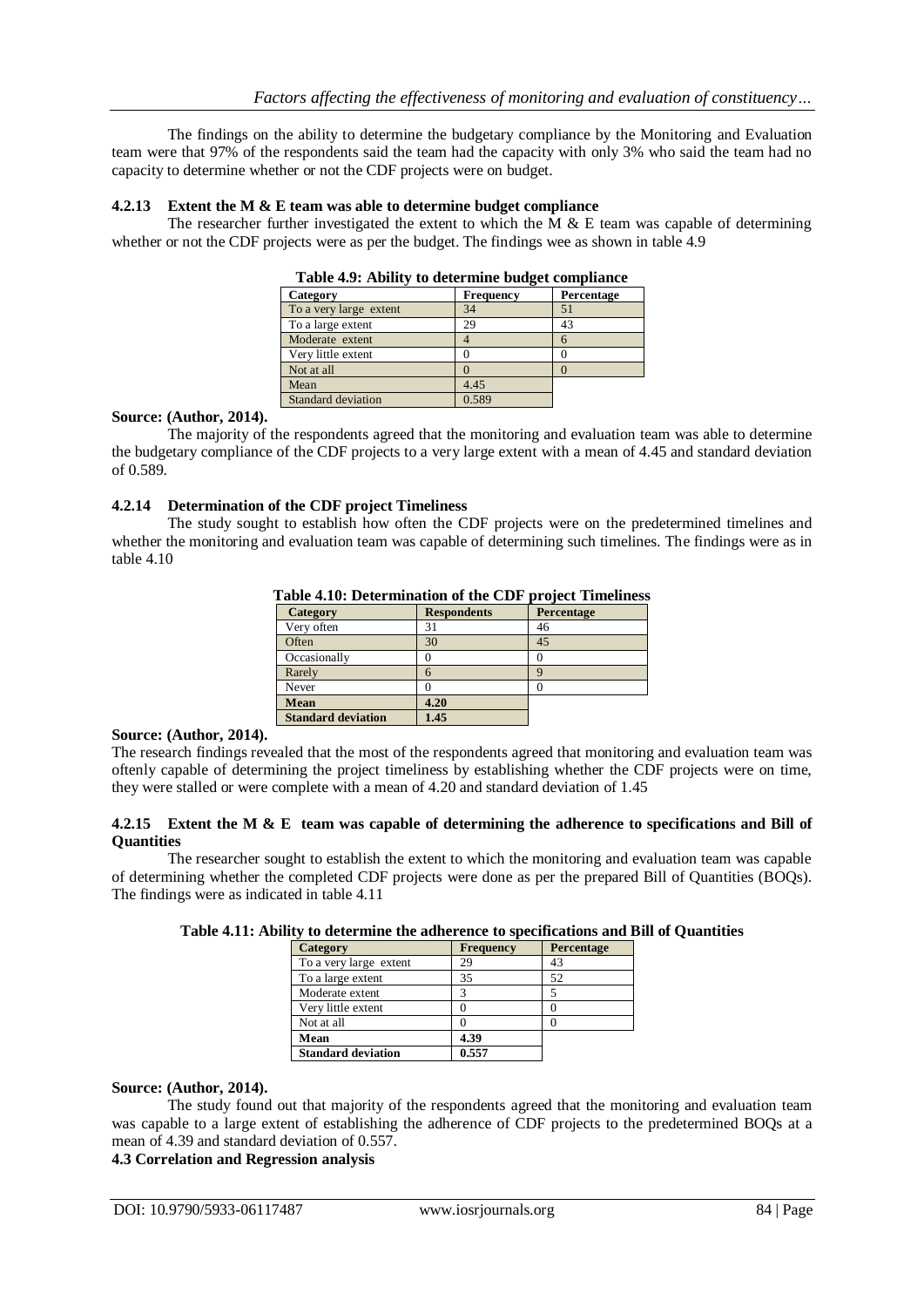The researcher used correlation and multiple regression analysis to determine the effect of the variables on effectiveness of Monitoring and Evaluation programs for CDF projects using SPSS software

|               |           |           |              |           | .                |
|---------------|-----------|-----------|--------------|-----------|------------------|
| effectiveness | technical | political | stakeholders | Budgetary |                  |
| 1.0000        | 0.6733    | 0.4713    | 0.5483       | 0.7331    | effectiveness    |
|               | 1.0000    | 0.7181    | 0.8743       | 0.5666    | technical        |
|               |           | 1.0000    | 0.7122       | 0.7189    | political        |
|               |           |           | 1.0000       | 0.5443    | stakeholders     |
|               |           |           |              | 1.0000    | <b>Budgetary</b> |
|               |           |           |              |           |                  |

Table 4.12: correlation coefficients at 5% critical value (two-tailed) =  $0.2404$  for  $n = 67$ 

A relationship existed between the four variables ranging from 0.4713 to 0.8743. To test for collinearity, a vif of less than 10 resulted and therefore the problem of multicollinearity did not exist.

| Table 4.13: Model Summary |       |          |                   |                            |  |
|---------------------------|-------|----------|-------------------|----------------------------|--|
| Model                     |       | R Square | Adiusted R Sauare | Std. Error of the Estimate |  |
|                           | 0.925 | 0.856    | 0.757             | 0.636                      |  |

The model is able to explain 85.6% of the variances in Effectiveness in Monitoring and evaluation. This implies that more research needs to be done so as to determine more factors that affect the effectiveness of Monitoring and Evaluation programs for CDF projects in Laikipia West constituency.

| Table 4.13. ARO VA Table |            |                |    |             |       |       |
|--------------------------|------------|----------------|----|-------------|-------|-------|
| Model                    |            | Sum of Squares | df | Mean Square |       | Sig.  |
|                          | Regression | 57.954         |    | 14.488      | 5.415 | 0.001 |
|                          | Residual   | 165.897        | 62 | 2.676       |       |       |
|                          | Total      | 223.851        | 66 |             |       |       |

# **Table 4.13: ANOVA Table**

The significance value is 0.001 which is less that than 0.05 and therefore the model is statistically significant in predicting the effect of Technical Capacity, Stakeholder involvement, Politics and Budgetary allocation on the effectiveness of monitoring and Evaluation programs of CDF projects in Laikipia West Constituency.

|                                  | Unstandardized<br>Coefficients |            | Standardized<br>Coefficients |          |       | <b>Collinearity Statistics</b> |            |
|----------------------------------|--------------------------------|------------|------------------------------|----------|-------|--------------------------------|------------|
| Model                            | B                              | Std. Error | <b>B</b> eta                 |          | Sig.  | Tolerance                      | <b>VIF</b> |
| Constant                         | $-2.672$                       | 5.135      |                              | $-0.520$ | 0.605 |                                |            |
| <b>Technical Capacity</b>        | 0.200                          | 0.082      | 0.272                        | 2.429    | 0.018 | 0.955                          | 1.047      |
| Politics                         | 0.095                          | 0.078      | 0.136                        | 1.217    | 0.228 | 0.963                          | 1.038      |
| <b>Stakeholder Participation</b> | 0.226                          | 0.097      | 0.261                        | 2.323    | 0.023 | 0.948                          | 1.054      |
| Budgetary allocation             | 0.245                          | 0.106      | 0.257                        | 2.308    | 0.024 | 0.966                          | 1.035      |

Substituting the beta value in  $(2)$  then the M & E Effectiveness  $Y = -2.672 + 0.272TC + 0.136P + 0.261SP + 0.257BA$  equation (3)

The model was able to explain 85.6% of the variances in Effectiveness in Monitoring and evaluation. If all the independent variables were constant at zero, then the effectiveness of the Monitoring and Evaluation programs for CDF projects in Laikipia West Constituency will be -2.672. This implies that the monitoring and evaluation will be ineffective if there was no technical persons involved, no stakeholder participation and no budgetary allocation for capacity building and monitoring and evaluation activities.

# **4.4 Hypothesis testing**

# **Hypothesis 1**

 $H_0$ : Technical capacity has no significant effect on the effectiveness of Monitoring and evaluation of CDF projects in Laikipia West Constituency was rejected at  $t = 2.429$  and p- value = 0.018 which is less than 0.05 levels of significance.

# **Hypothesis 2:**

 $H_0$ : Political influence has no significant effect on the effectiveness of monitoring and evaluation of CDF Projects in Laikipia West Constituency. The study failed to reject this hypothesis at  $t = 1.217$  and p- value = 0.228 which was greater than the significance level of 0.05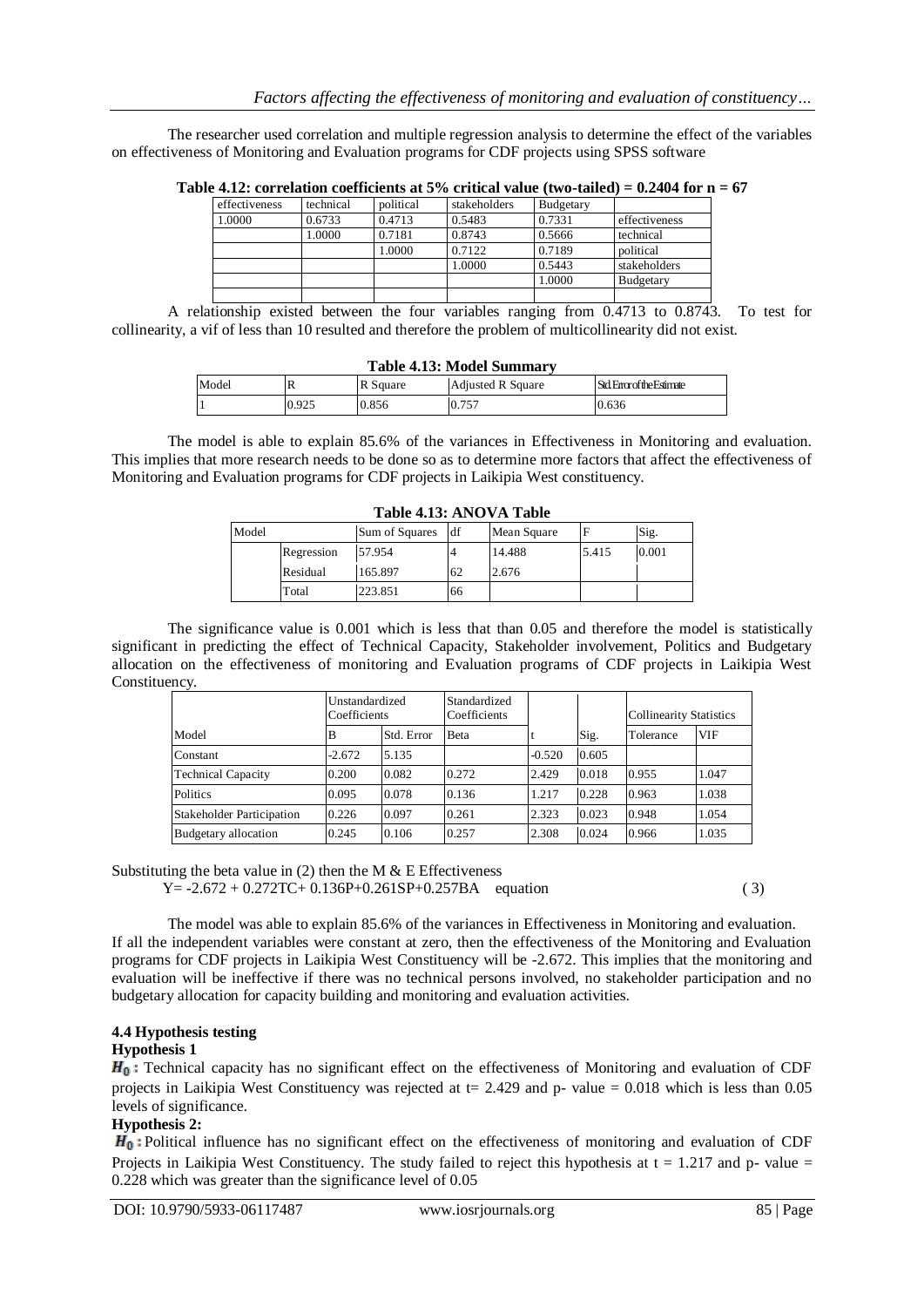### **Hypothesis 3:**

 $H_0$ **:** Stakeholder participation does not have a significant effect on the effectiveness of monitoring and Evaluation of CDF projects in Laikipia West Constituency was rejected at  $t = 2.232$  and p- value = 0.023 which was less than 5% level of significance.

### **Hypothesis 4:**

H<sub>0</sub>: Budgetary allocation does not have a significant effect on the effectiveness of monitoring and evaluation of CDF projects was rejected at  $t = 2.308$  and p- value = 0.024 which was less than 5% level of significance.

### **V. Conclusion**

### **5.1 Conclusion**

From the study findings, the researcher made the following conclusions based on the research questions;

From the study findings, an increase in one unit of technical competency of the monitoring and evaluation team accounted for 28% increase in effectiveness of the monitoring and evaluation programs for CDF projects in Laikipia West constituency. This was attributed to the multidisciplinary composition of the team where members of the Monitoring and evaluation team composed of Accountants, Engineers, surveyors, teachers and other community members with diverse skills.

Political influence did not make significant difference in the effectiveness on monitoring and evaluation of CDF projects. The other three hypothesis test had a significant input of the effectiveness of monitoring and evaluation of the CDF projects.

### **5.2 Recommendations**

Upon the conclusion of the study and after careful analysis of the findings, the researcher policy recommendation was that the CDFC and PMCs in various constituencies should be trained so as to contribute to the effectiveness of the Monitoring and Evaluation. Such training should be done more often so as to cope with the ever changing project environment and changing challenges.

The Researcher recommends for further studies on the effect of county government project activities on the monitoring and evaluation of CDF projects since the roles are overlapping each other in as far as community projects is concerned.

The other area of further research that the researcher recommends is a study on effect of government legislation on the effectiveness of monitoring and evaluation programs for CDF projects

#### **References**

- [1]. Musumba, K. S., Kerongo, F. M., Mutua, N. M., & Kilika, S. (2013). Factors Affecting the Effectiveness of Constituency Development Projects in Changamwe Constituency, Kenya.
- [2]. Constituency Development Fund Act. (2003). Selection of CDFC, PMC and the overall conduct of Monitoring and Evaluation of CDF Projects in Kenya. Government Printer. Nairobi, Kenya.
- [3]. Nyaguthii, E., Oyugi, L. A. (2013). Influence of Community Participation on successful Implementation of Constituency Development Fund Projects in Kenya: Case Study of Mwea Constituency.[3b] Nyaguthii, M., & Oyugi, A. (2013).Role of
- Community Participation in the Successful Implementation of Development Fund Projects in Kenya: A case of Mwea Constituency I. E. A. (2006). Kenyans' Verdict. A Citizen's Report Card on the Constituencies Development Fund [4]. I. E. A. (2006). Kenyans' Verdict. A Citizen's Report Card on the Printer. Nairobi.
- [5]. Kenya Human Rights Commission. (2010). Social and Public Accountability Network (SPN, 2010) Harmonization of Decentralized Fund in Kenya, Towards Alignment, Citizen Engagement and Accountability. Government Press. Nairobi
- [6]. Ochieng', M. F., & Tubey, D. (2013).Effectiveness of Monitoring and Evaluation of CDF Projects in Kenya. A case of Ainamoi Constituency. International Journal of Arts and Commerce.
- [7]. Patton, M. Q. (2010).Evaluation of Development Innovation Concepts in application. New York. USA.
- [8]. Mwangi, S. Kimenyi (2005). Efficiency and Efficacy of Kenya's Constituency Development Fund: Theory and Evidence. Economics Working Papers paper.200542 on www.digitalcommons.ucon.edu accessed on 18th March 2014.
- [9]. Gikonyo, W. (2008).The CDF Social Audit Guide: A Handbook for Communities. Nairobi: Open Society Initiative for East Africa. [10]. Mulwa, F. W., & Nguluu, S. N. (2003). Participatory Monitoring and Evaluation: A Strategy for Organization Strengthening. Nairobi and Eldoret: Zapf Chancery and Premise-Olivex Publishers
- [11]. Shapiro, J. (2013). Monitoring and Evaluation Approaches. Johannesburg. S.A. CIVICUS
- [12]. Kimenyi, S. M. (2005). Efficiency and Efficacy of Kenya's Constituency Development Fund. Theory and evidence. University of Connecticut, U.S.A.
- [13]. Mulwa, F. W. (2007). Participatory Monitoring and Evaluation of Community Projects. Community Based Project Monitoring, Qualitative Impact Assessment and People Friendly Evaluation Methods.
- [14]. National Management Committee. (2004).Constituency Development Fund Implementation Guide. Ministry Finance. Government Printer. Nairobi, Kenya [14b] National Constituency Development Fund. (2004). Implementation Guide on CDF in Kenya. Government Printer. Nairobi. Kenya.
- [15]. Kibua, T. N., & Mwabu, G. (2008). Decentralization and Devolution in Kenya: New Approaches. University of Nairobi Press. Nairobi.
- [16]. Kimani, F., Nekesa, P., & Ndungu, B. (2009).Best Practices in Constituency Development Fund (CDF). Collaborative Centre for Gender and Development. University of Nairobi Press. Nairobi
- [17]. Nguluu, B. G. (2003). Community Participation in the Implementation of CDF Projects in Kenya. Opportunities and Challenges.